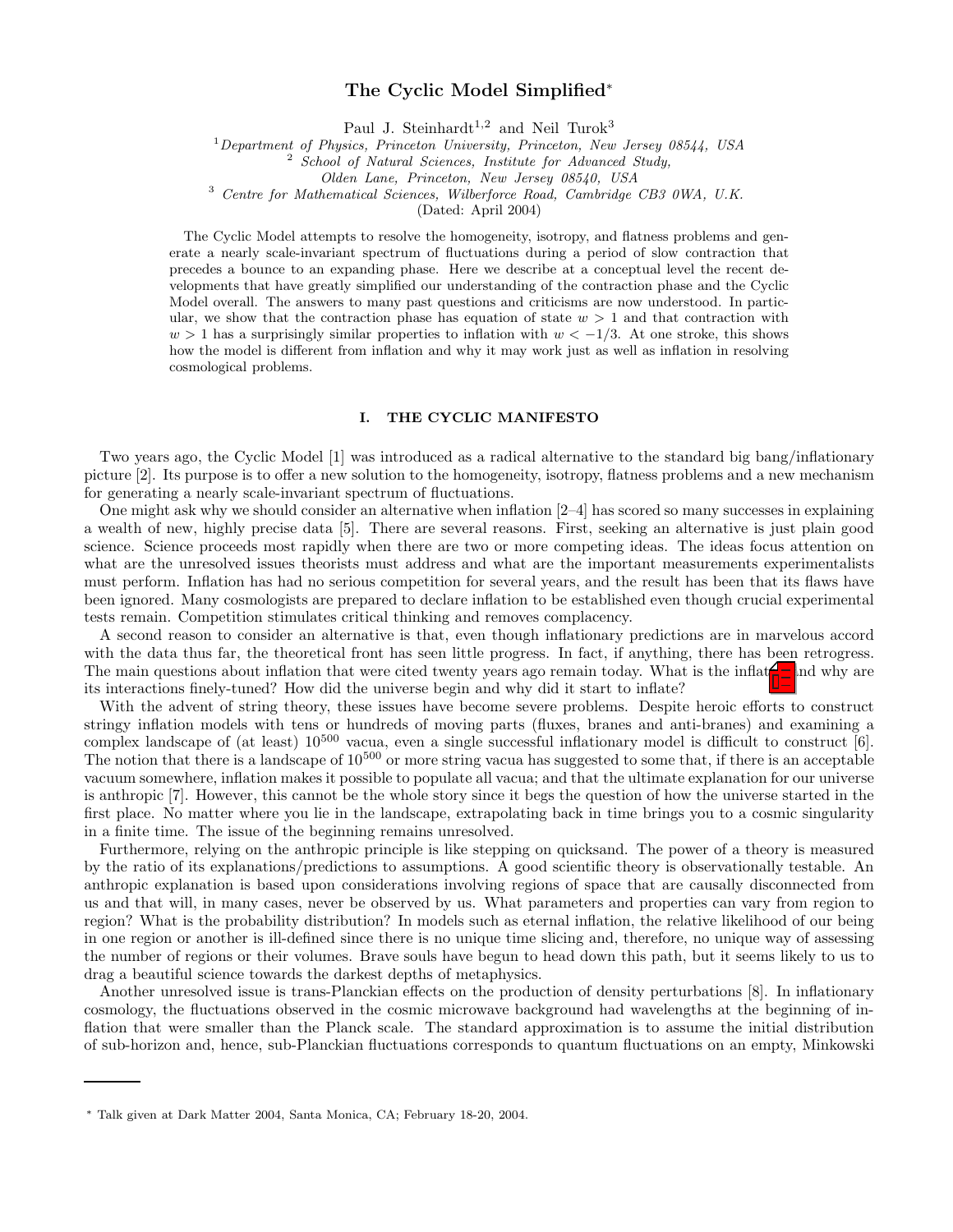background. However, quantum gravity effects may cause the distribution to be different on sub-Planckian wavelengths. The unknown distortion would be inflated and produce an uncertain correction to inflationary predictions for the cosmic microwave background anisotropy.

Finally, the big bang/inflationary picture is still reeling from the recent shock that most of the universe consists of dark energy [9]. The concept had been that, once conditions are set in the early universe, the rest of cosmic evolution is simple. Dark energy has shattered that dream. Dark energy was not anticipated and plays no significant role in the theory. Observations have forced us to add dark energy ad hoc.

The current approach in big bang/inflationary model-building has been to treat the key issues – the bang, the creation of homogeneity and density fluctuations, and dark energy – in a modular way. Separate solutions with separate ingredients are sought for each. Perhaps this approach will work, all the problems cited above will be resolved, and a simple picture will emerge. But, perhaps the time has come to consider a different, holistic approach.

The cyclic model has an ambitious manifesto. Its goal is to address the entire history of the universe, past and future, in an efficient, unified approach. There is one essential ingredient – branes in the higher-dimensional picture or a scalar field in the four-dimensional effective theory – that is simultaneously responsible for explaining the big bang; the solution to the homogeneity, isotropy, flatness, and monopole problems [1]; the generation of nearly scale-invariant fluctuations that seed large-scale structure [10, 11]; and, the source of dark energy [1]. Simplicity and parsimony are essential elements. The range of acceptable parameters is broad [12].

Over the past two years, the Cyclic Model has progressed remarkably. The concept has been examined by numerous groups, and many, many useful criticisms and questions have been raised [13–18]. As we and our collaborators have tried to address these issues, the results have been interesting. First, we have discovered that the Cyclic Model already contained the answers. Not a single new ingredient has had to be added thus far. Rather, we have learned to recognize fully the physical properties of the components the model contained at the outset [19–23]. That is, we have been discovering new physical principles stemming from the original model rather than adding new ingredients and patches. Second, as we have come to understand the Cyclic Model better, the picture has become much, much simpler. We believe we can stick by our manifesto: If the model is going to work, it will be because of basic ideas as simple and compelling as inflation. In fact, we find that there are remarkable, unanticipated parallels between inflationary expansion and the contracting and bounce phases of the Cyclic Model [21, 22]. There remain important open issues about the bounce itself, but, now we can confidently say that many of the issues that plagued previous attempts at contracting cosmological models have been cleared away and there are solid reasons for optimism about resolving the remaining issues.

The purpose of this essay is to present the simplified view of the Cyclic Model, focusing on the stages that are most novel and controversial: the contraction and bounce. We focus on the two key ingredients needed to understand the contracting phase: branes and the equation of state  $w > 1$ . As we explain, the two features lead to a series of novel physical effects that solve the homogeneity, isotropy, and flatness problems and ensure a nearly scale-invariant spectrum of density perturbations following the big bang.

### II. THE BASIC CONCEPT

# The Cyclic Model was developed based on the three intuitive notions:

- the big bang is not a beginning of time, but rather a transition to an earlier phase of evolution;
- the evolution of the universe is cyclic;
- the key events that shaped the large scale structure of the universe occurred during a phase of slow contraction before the bang, rather than a period of rapid expansion (inflation) after the bang.

The last point means that, unlike previous periodic models, the cycles are tightly interlinked. The events that occurred a cycle ago shape our universe today, and the events occurring today will shape our universe a cycle from now. It is this aspect that transforms the metaphysical notion of cycles into a scientifically testable concept. We can make physical measurements today that determine whether the large scale structure of the universe was set before or after the bang.

The model is motivated by the M-theoretic notion that our universe consists of two branes separated by a microscopic gap (the "bulk") [24]. Observable particles – quarks, leptons, photons, neutrinos, etc. – lie on one brane and are constrained to move along it. Any particles lying on the other brane can interact gravitationally with particles on our brane, but not through strong or electroweak interactions. So, from our perspective, particles on the other brane are a dark form of matter that cannot be detected in laboratories looking for weakly interacting particles. (The Cyclic Model does not predict whether most of the dark matter detected cosmologically is weakly interacting particles on our brane or particles lying on the other brane. Both are logical possibilities.)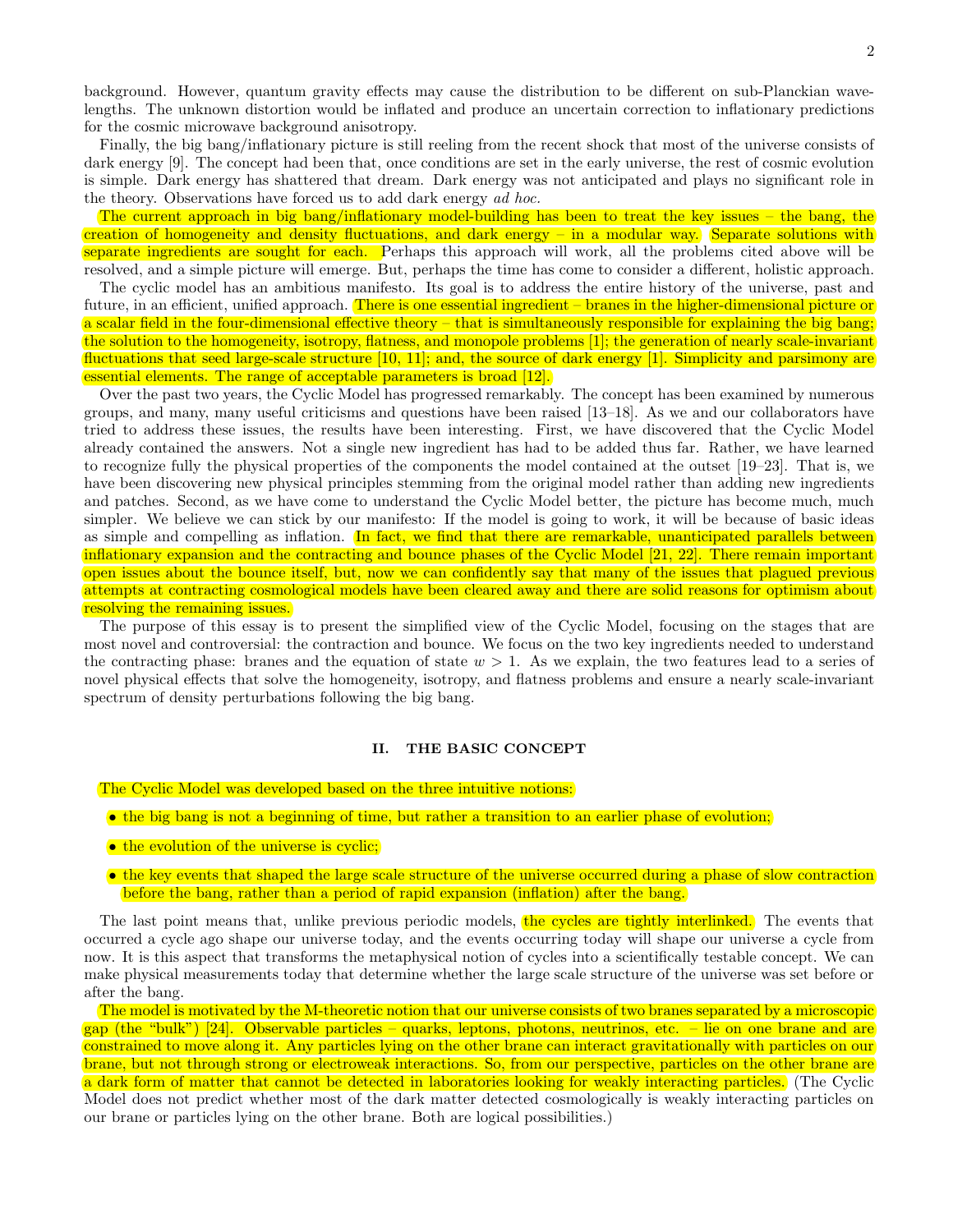

FIG. 1: Scalar potentials suitable for a cyclic universe model. Running forward in cosmic time, Region (a) governs the decay of the vacuum energy, leading to the end of the slow acceleration epoch. Region (b) is the region where scale invariant perturbations are generated. In Region (c), as one approaches the big crunch ( $\varphi \to -\infty$ ), the kinetic energy dominates.

In an exactly supersymmetric vacuum state, the branes do not interact at all. The virtual exchanges of strings and membranes cancel so that there is no force attracting or repelling them. We conjecture that, in a realistic (supersymmetry breaking) vacuum state, an attractive, spring-like force does attract them [1]. Specifically, we imagine that the force is very weak when the branes are thousands of Planck distances apart (as they would be now), so that they are hardly moving. However, the force increases in strength as the branes draw together. Equivalently, we assume an interbrane potential of the form shown in Figure 1, where here  $\phi$  is the moduli field that determines the interbrane separation. When the branes are far apart, the potential is flat and nearly positive; as the branes draw together, the potential falls steeply and becomes negative. When the branes come within a string-scale distance apart (corresponding to  $V \approx V_{end}$  in the Figure), the potential disappears exponentially. Collision corresponds to  $\phi \to -\infty$ . The scenario can be described by an effective four-dimensional theory for  $\phi$ , where  $\phi$  runs back and forth the potential from some positive value (corresponding to the present brane separation) to  $-\infty$  and back.

The interbrane potential causes the branes to collide at regular intervals. The collision itself is the big bang. The bang is slightly inelastic, infusing the universe with new matter and radiation. From the four-dimensional effective theory, the kinetic energy of  $\phi$  is dominant for a brief period after the bounce, but it decreases rapidly as the universe expands. Hence, after the branes bounce apart, the branes slow down to essentially a halt, and the universe becomes radiation- and matter-dominated. The heat from the collision dominates the universe for a few billion years, but eventually it is diluted enough that the positive interbrane potential energy density dominates. This acts as a source of dark energy that causes the expansion of the branes to accelerate. The matter, radiation, and large scale structure are all diluted away exponentially over the next trillion years or so, and the branes become nearly perfect vacuua. However, the interbrane attractive force ensures that the acceleration only lasts a finite time. Inexorably, the branes are drawn together and the potential energy decreases from positive to negative values. The acceleration stops and,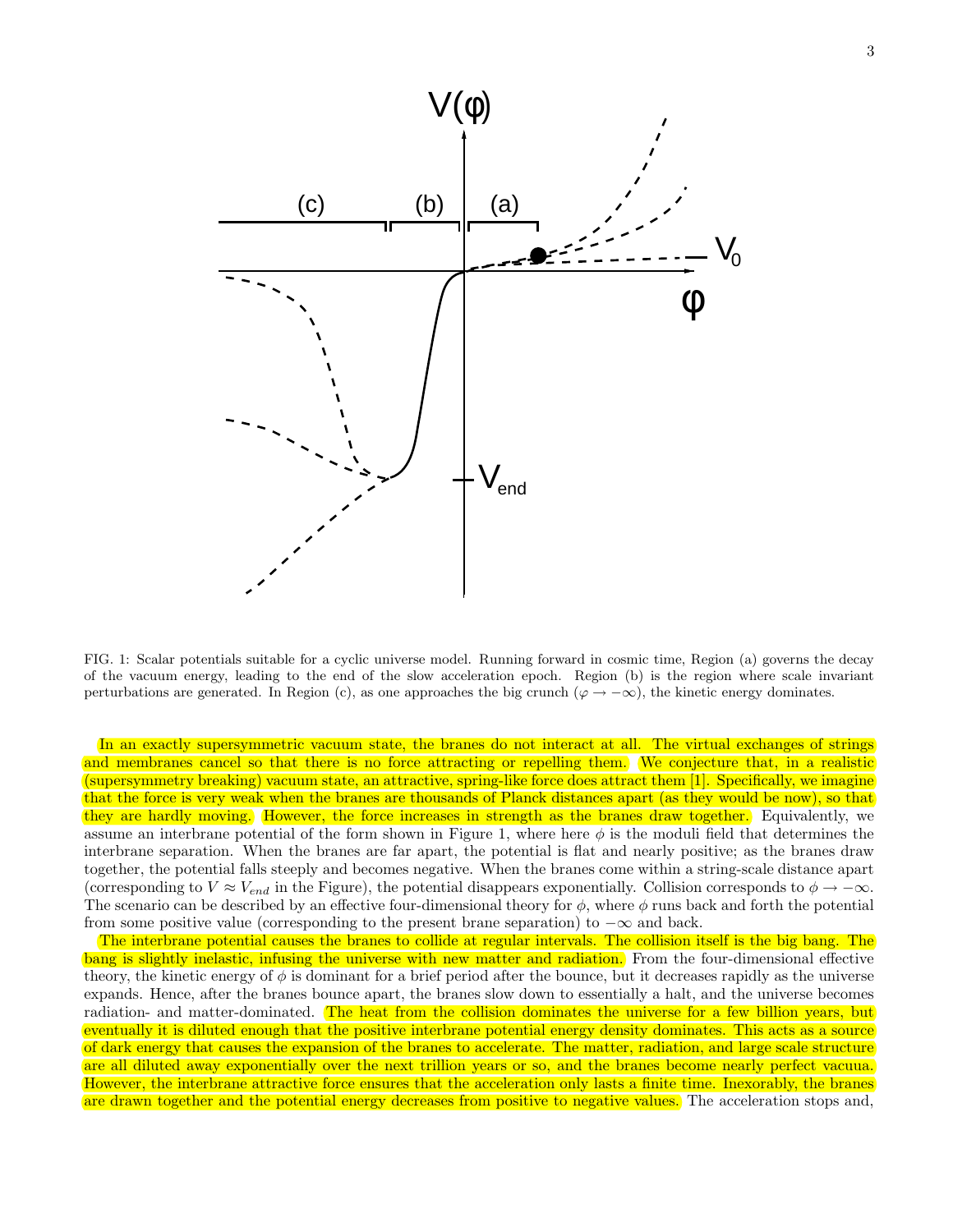4

once the potential decreases to the point where  $V = -\frac{1}{2}\dot{\phi}^2$ , the total energy density is zero and the Hubble expansion rate becomes zero. The universe switches from expansion to contraction. The branes themselves do not contract or stretch significantly. Rather, the distance between them shrinks as the two branes crash together. That is, the contraction only occurs in the extra dimension between the branes. The collision is a singularity in the sense that a dimension momentarily disappears. However, the branes exist before, during and after the collision, which plays a crucial role in tracking what happens to the universe through the bounce.

During the dark energy dominated phase, the branes are stretched to the point where they are flat and parallel. During the contraction phase, the branes stop stretching and quantum fluctuations naturally cause the branes to wrinkle. Due to the wrinkles, the branes do not collide everywhere at the same time. Since the collision creates matter and radiation, this means that different regions heat and expand at different times. The result is that the universe is slightly inhomogeneous after the collision. For an exponentially steep interbrane potential, the spectrum of temperature fluctuations is nearly scale- invariant [1, 10, 11].

Unlike cyclic models discussed in the 1920s and 30s, the entropy density does not build up from cycle to cycle. Here is an example of where we take full advantage of the idea of branes and extra dimensions: The entropy created in one cycle is expanded and diluted to near zero density after the dark energy dominated phase, but the entropy density does not increase again in the contraction phase. The simple reason is that the branes themselves do not contract. Only the extra dimensions contract.

From a local observer's point of view, the entropy density undergoes precise cyclic behavior. Yet, the total entropy on the branes grows, in accord with the second law of thermodynamics. It is just that entropy is being exponentially diluted from one cycle to the next, so any given local observer cannot detect the entropy from previous cycles.

The collisions can continue indefinitely despite the fact that the brane collisions are inelastic because gravity supplies extra energy during each contraction phase. During contraction, the kinetic energy of particles or, in this case, branes, is blue shifted due to gravity. This simply means gravity is providing extra kinetic energy in addition to what the interbrane force produces. So, when the branes collide, it is with greater energy than would be obtained with the interbrane force alone. The net result is that gravity adds to the kinetic energy which converts partially to matter and radiation. A key result (shown in Ref. [1]) is that, if we consider the coupled gravity, scalar field, and radiation evolution equations, there exists a cyclic solution that is stable under small perturbations.

## III. PARSIMONY: AN EFFICIENT USE OF SPACE-TIME

The Cyclic Model is more parsimonious than inflation in that a greater proportion of space-time looks like the universe we see. In inflationary models, most of space-time consists either of a very high energy inflating phase, or of the empty vacuum to which bubble interiors tend at late times. With exponential rarity, bubbles are formed in the high energy phase, and, within each, a hot big bang bang phase forms. The interior of the bubble is hot at first, but the temperature and density decrease steadily with time, and structure formation stops once dark energy dominates the universe. Hence, along any time-like world-line in the inflating universe, there is only a single brief interval (when the world-line crosses a bubble wall) in which there exist stars and galaxies. In the cyclic model, every world-line has repeated, periodically spaced intervals in which stars and galaxies form.

The description of inflation above made the conventional assumption that the interior of a bubble never undergoes further high-energy inflation. If the dark energy is due to a cosmological constant, though, this may not be the case. Imagine a quadratic inflaton potential, say, whose minimum has a small, positive value corresponding to the currently observed dark energy density. High-energy inflation occurs when the inflaton field lies far from the minimum, high up the potential. Inflation ends in a region when the field falls to the minimum. This region is equivalent to a bubble. However, here the minimum corresponds to a low-energy de Sitter phase. With infinitesimally small probability, de Sitter fluctuations can carry the inflaton field back up up the potential high enough to begin a second period of high-energy inflation followed by a second bubble and big bang phase. In this case, a time-like world-line would have irregularly spaced intervals in which stars and galaxies form. However, even in this case, the intervals would be exponentially far apart compared to the model with periodic cycling.

By either reckoning, inflation wastes space-time. In a Bayesian comparison of the two theories, more wasted spacetime translates into a reduced probability of a theory being correct. If  $P(A)$  is the probability of theory A and if  $P(O|A)$  is the probability of observation O given theory A, then

$$
\frac{P(\text{inflation})}{P(\text{cyclic})} = \frac{P(\text{stars} | \text{inflation})}{P(\text{stars} | \text{cyclic})} \ll 1,\tag{1}
$$

assuming equal priors for the two theories. (A similar analysis is sometimes used to explain why inflation is more desirable than the standard big bang model.) We make this point for amusement purposes only. At this point in time,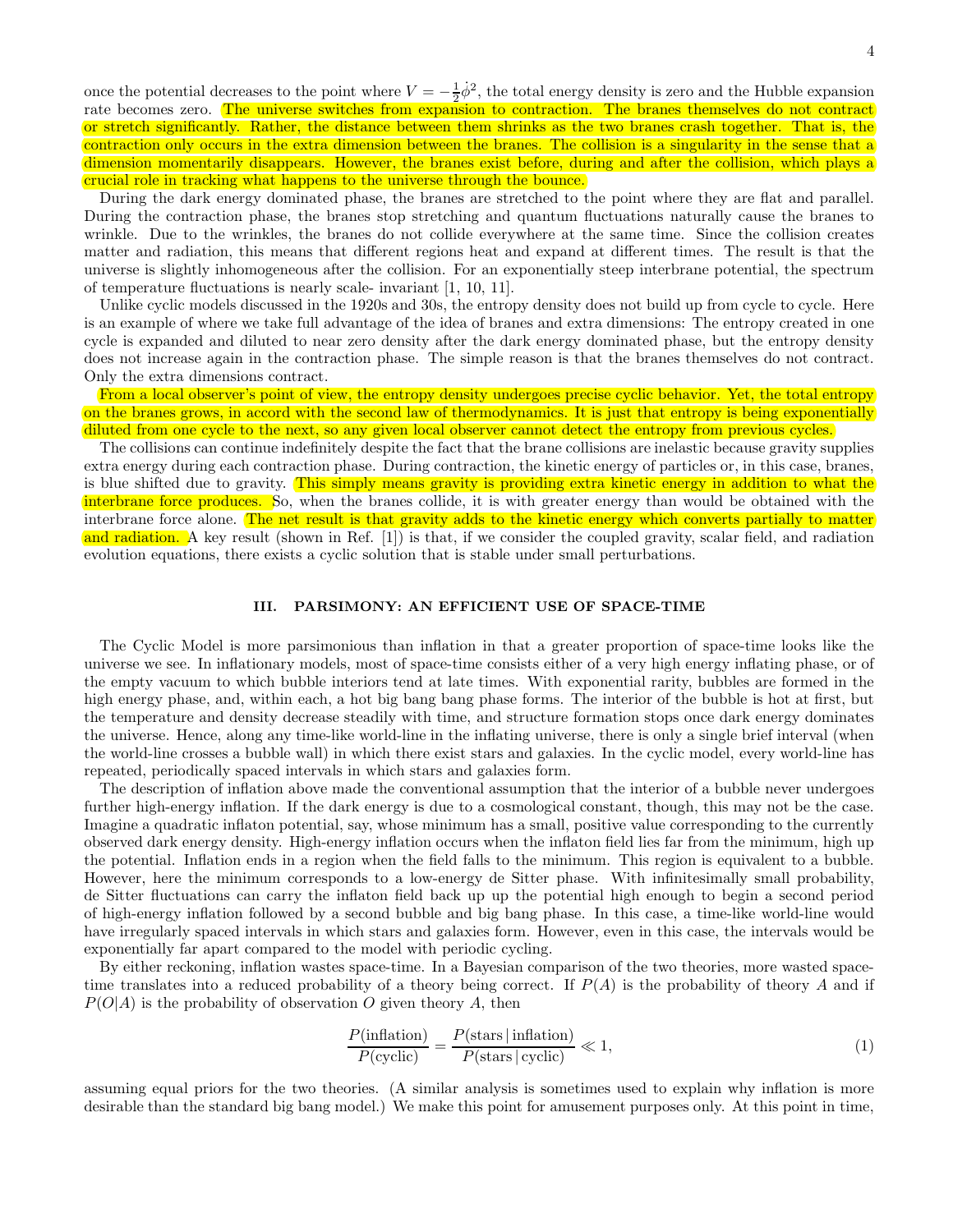it seems plausible to assign the models equal priors. However, we hope that future observations and developments in fundamental physics will be the decisive factors.

# IV. FOREVER CYCLING?

The description in the previous section is an idealization, because there is dissipation from cycle to cycle [25]. For example, black holes formed during one cycle will survive into the next cycle, acting as defects in an otherwise nearly uniform universe. (In the vicinity of the black holes, there is no cycling due to their strong gravitational field.) Also, quantum fluctuations and thermal fluctuations will, with exponentially small rarity, create 'bad regions' which fall out of phase with the average cycling and could form giant black holes [26]. In comoving coordinates, the black holes and bad regions increase in density over time. In this sense, the comoving observer sees the universe as "winding down." Similarly, a local observer will see the cycling as having finite duration in the sense that, at some point, after many, many cycles, he will end up inside a black hole (or bad region) and cease to cycle. Thus, we conclude that cycling conserves energy and is not perfectly efficient; it is neither perpetual motion of the first or second kind. However, because of the stretching of space, the distance between the defective regions remains larger than Hubble distance. New cycling regions of space are being created although any one region of space cycles for a finite time. The cyclic model thereby satisfies the conventional thermodynamic laws even though the cycling continues forever.

It has been suggested that the holographic principle may place a stronger constraint on the duration of cycling [27]. The argument is based on the fact that there is an average positive energy density per cycle. Averaging over many cycles, the cosmology can be viewed as an expanding de Sitter Universe. A de Sitter universe has a finite horizon with a maximal entropy within any observer's causal patch [28] given by the surface area of the horizon. Each bounce produces a finite entropy density or, equivalently, a finite total entropy within an observer's horizon. Hence, the maximal entropy is reached after a finite number of bounces. (Quantitatively, a total entropy of  $10^{90}$  is produced within an observer's horizon each cycle, and the maximum entropy within the horizon is  $10^{120}$ , leading to a limit of  $10^{30}$  bounces.)

Closer examination reveals a flaw in this analysis [25, 29]. Although the overall causal structure of the fourdimensional effective theory may be de Sitter, it is punctuated by bounces in which the scale factor approaches zero. See Figure 2. Each bounce corresponds to a spatially flat caustic surface. All known entropy bounds used in the holographic principle do not apply to surfaces which cross caustics. Hence, holographic bounds can be found for regions of space between a pair of caustics *(i.e., within a single cycle)*, but there is no surface extending across two or more bounces for which a valid entropy bound applies. If the singular bounce is replaced by a non-singular bounce at a small but finite value of the scale factor, the same conclusion holds. In order for a contracting universe to bounce at a finite value of the scale factor, the null energy condition must be violated. However, the known entropy bounds require that the null energy condition be satisfied. Once again, we conclude that the entropy bounds cannot be extended across more than one cycle. Yet another way of approaching the issue is to note that both singular and non-singular bounces have the property that light rays focusing during the contracting phase defocus after the bounce, which violates a key condition required for entropy bounds. In particular, the light-sheet construction used in covariant entropy bounds [30] are restricted to surfaces that are uniformly contracting, whereas the extension of a contracting light-sheet across a bounce turns into a volume with expanding area. Hence, if bounces are physically possible, entropy bounds do not place any restrictions on the number of bounces.

Does this mean that the cycling has no beginning? This issue is not settled at present [31]. We have noted that the cyclic model has the causal structure of an expanding de Sitter space with bounces occurring on flat spatial slices. For de Sitter space, the expanding phase is geodesically incomplete, so the cyclic picture cannot be the whole story. The most likely story is that cycling was preceded by some singular beginning. Consider a universe that settles into cycling beginning from some flat slice in the distant past many bounces ago. Any particles produced before cycling must travel through an exponentially large number of bounces, each of which is a caustic surface with a high density of matter and radiation at rest with respect to the flat spatial slices. Any particle attempting this trip will be scattered or annihilated and its information will be thermalized before reaching a present-day observer. Consequently, the observer is effectively insulated from what preceded the cycling phase, and there are no measurements that can be made to determine how many cycles have taken place. Even though the space is formally geodesically incomplete, it is as if, for all practical purposes, the universe has been cycling forever. We are currently exploring if this picture can be formalized.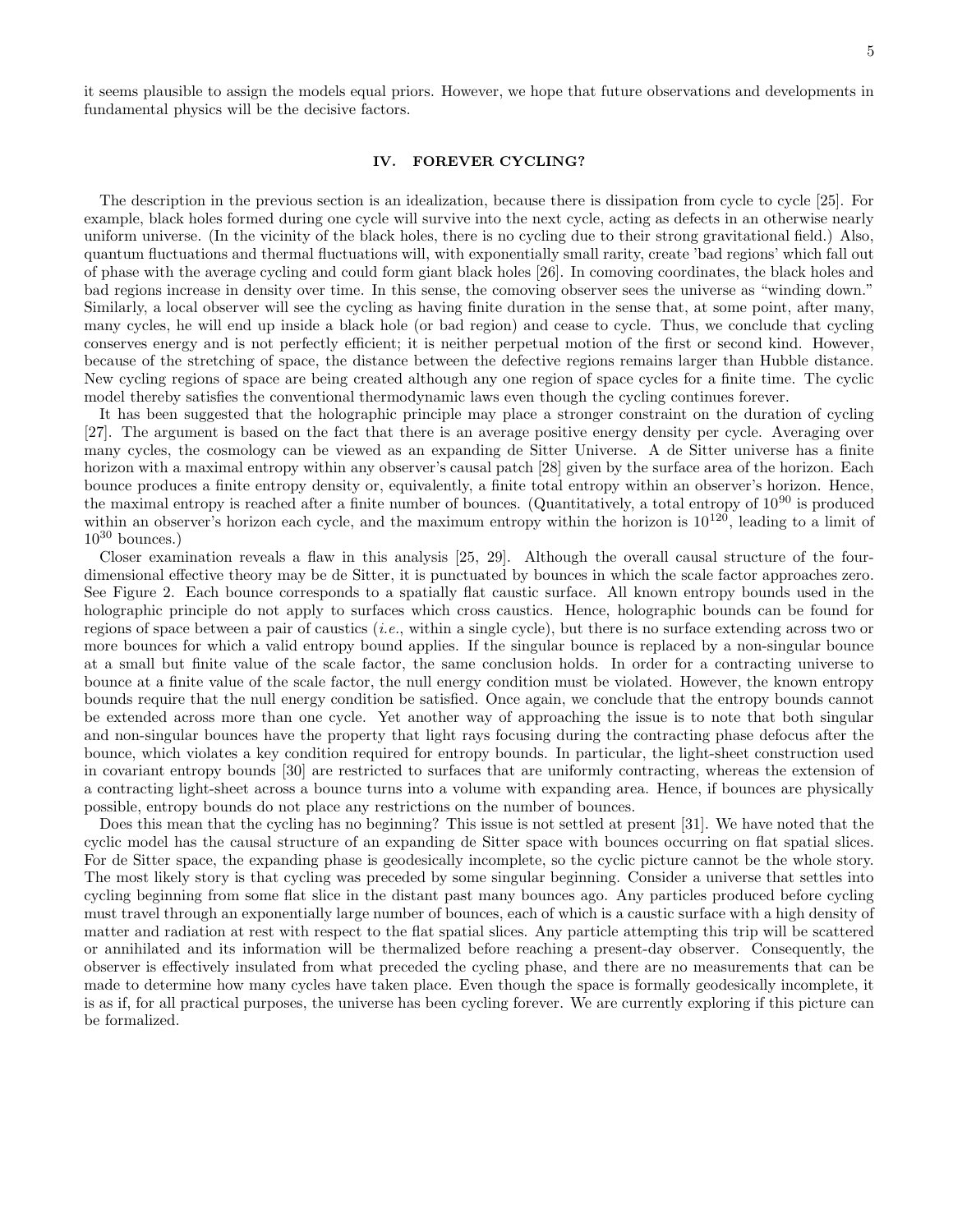

FIG. 2: The cyclic model has an average positive energy density per cycle, so its conformal diagram is similar to an expanding de Sitter space with constant density. The bounces occur along flat slices (curves) that, in this diagram, pile up near the diagonal and upper boundaries. For true de Sitter space, entropy bounds limit the total entropy in the entire spacetime. For the cyclic model, the bounds only limit the entropy between caustics (the bounces). Particles or light-signals emitted in an earlier cycle (or before cycling commences) are likely to be scattered or annihilated as they travel through many intervening cycles (dashed line) to reach a present-day observer. The observer is effectively insulated from what preceded the cycling phase, and there are no measurements to determine how many cycles have taken place.

#### V. CONTRACTION AND BOUNCE

Major progress has been made in understanding the most controversial stages of the Cyclic Model: the contraction and bounce. Concerns about these stages are understandable. Previous attempts to construct cyclic or oscillatory models all failed due to various problems that arise during a contraction phase: the matter and radiation density diverge; the entropy density diverges; the 4-curvature diverges; the anisotropy, spatial curvature, and inhomogeneity diverge; collapse exhibits chaotic mixmaster behavior. Hitherto, this pathological behavior has rendered it inconceivable that a nearly homogeneous, isotropic and flat universe with small-amplitude scale-invariant fluctuations could emerge from a bounce.

We now understand that the Cyclic Model can evade these problems because of two distinctive properties:

(i) Since matter and radiation are confined to branes, their background densities do not diverge at the bounce. New entropy is created but old entropy remains dilute  $\ket{1}$ . Unlike previous cyclic models, the entropy density does not build up from cycle to cycle. Instead, the entropy density returns to near zero towards the end of each cycle.

(ii) Because  $w \gg 1$  during the contraction phase, the universe is homogeneous, isotropic and flat [23] with a scaleinvariant spectrum of density perturbations [21, 22]. The  $w \gg 1$  condition also ensures that anisotropies are small and first order perturbation theory remains valid until just before the bounce [23].

These effects due to branes and a  $w > 1$  energy component are novel and critical to the success of a cyclic scenario. Earlier attempts at cyclic models over the last century did not include branes because that concept came into vogue only during the last decade. However, one might naturally wonder why  $w > 1$  was not considered previously. The probable reason is that, prior to inflation, cosmologists often assumed for simplicity that the universe is composed of "perfect fluids" for which  $w = c_s^2$ , where the equation of state w equals the ratio of pressure p to energy density  $ρ$ , and the speed of sound  $c_s$  is defined by  $c_s^2 = dp/dρ$ . If  $w > 1$  and the fluid is perfect, then  $c_s > 1$ , which is physically disallowed for any known fluid. With the advent of inflation, cosmologists have become more sophisticated and flexible about what fluids they are willing to consider. The inflaton, for example, has  $w \approx -1$ , yet the speed of sound is positive and well-behaved. A rolling scalar field with canonical kinetic energy has  $c_s = 1$ . Similarly, it is possible to have  $w > 1$  and yet  $0 \le c_s^2 \le 1$  without violating any known laws of physics. This opens the door to a novel kind of cyclic model.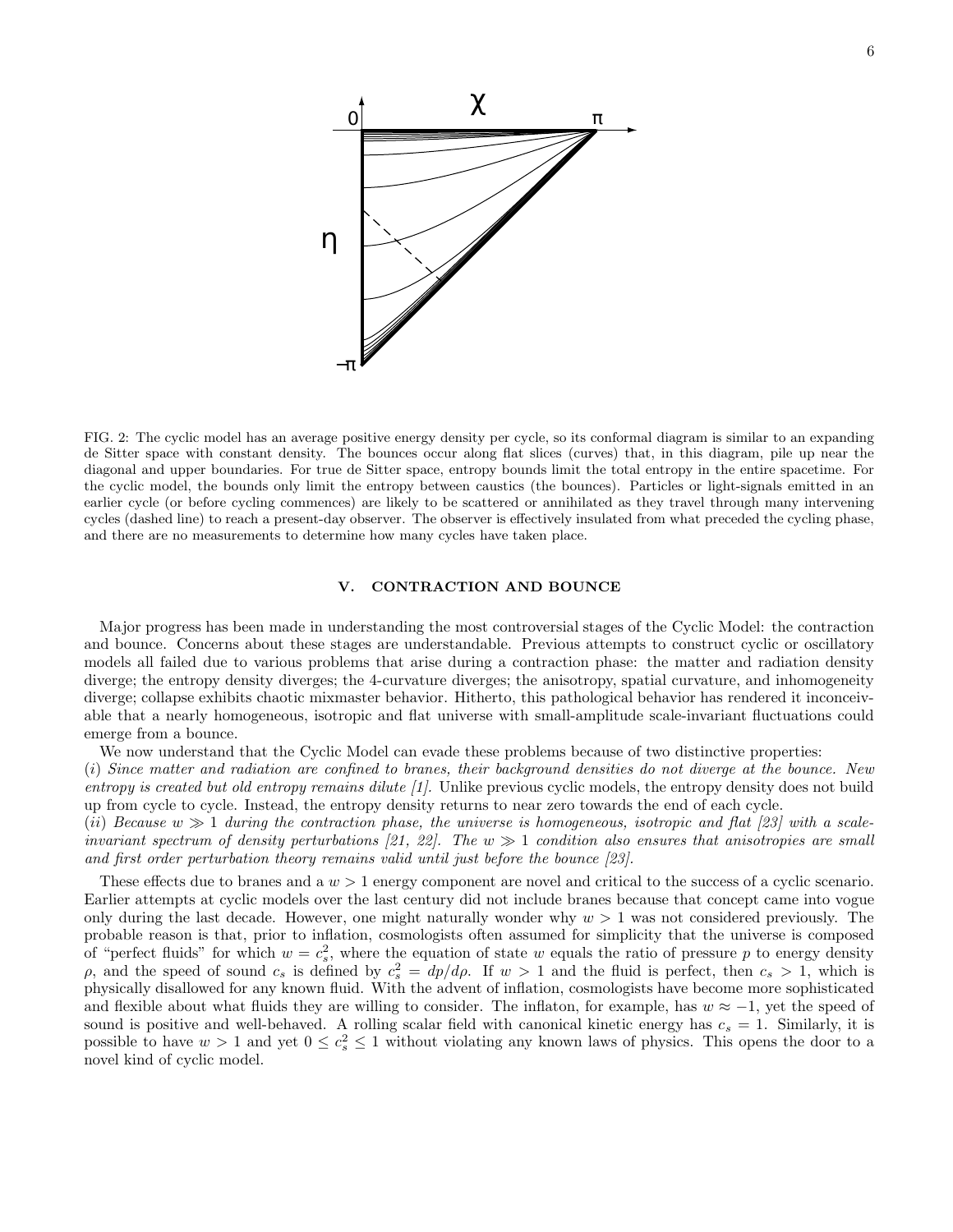#### A. What is the  $w > 1$  component?

 $A w > 1$  energy component did not have to be added to the Cyclic Model in order resolve the traditional problems of contracting universes. The component was there from the very beginning waiting for its effects to be recognized  $[1, 21]$ . The  $w > 1$  equation of state is directly due to the interbrane potential that draws the branes together. The interbrane separation is described by a modulus field  $\phi$  with an attractive potential that is positive when the branes are far apart and becomes negative as the branes approach. The rolling from a positive to a negative value is necessary for switching the universe from accelerated expansion to contraction. To see how this occurs, consider the Hubble parameter after the universe is dominated by the scalar field and its potential:

$$
H^2 = \frac{8\pi G}{3} \left[\frac{1}{2}\dot{\phi}^2 + V\right].\tag{2}
$$

The universe is spatially flat after a period of accelerated expansion, so we have included only the scalar field kinetic and potential energy density terms. In order to reverse from expansion to contraction, there must be some time when H hits zero. Since the scalar field kinetic energy density is positive definite, the only way H can be zero is if  $V < 0$ . So, reversal from accelerated expansion forces us to have  $V$  roll from a positive value (where  $V$  as the dark energy) to a negative value. However, this automatically creates an equation of state

$$
w \equiv \frac{\frac{1}{2}\dot{\phi}^2 - V}{\frac{1}{2}\dot{\phi}^2 + V} > 1\tag{3}
$$

when  $V < 0$  (during the contraction phase). If the potential is exponentially steep,  $\alpha - e^{-c\phi}$  with  $c >> 1$ , it is straightforward to show that it has an attractor solution with equation of state  $w = (c^2 - 3)/3 \gg 1$ . Hence, a  $w > 1$ component is an essential, built-in feature of the Cyclic Model.

### B.  $w > 1$  and the homogeneity, isotropy and flatness problems

We first consider the effect of a  $w > 1$  energy component on the average homogeneity, isotropy and flatness of the universe.

As a warm-up, it is useful to recall how inflation homogenizes, isotropizes and flattens the universe. In the standard big bang/inflation model, we imagine that the universe emerges from the big bang with many elements contributing to the Friedmann equation:

$$
H^{2} = \frac{8\pi G}{3} \left[\frac{\rho_{m}}{a^{3}} + \frac{\rho_{r}}{a^{4}} + \frac{\sigma^{2}}{a^{6}} + \ldots + \rho_{I}\right] - \frac{k}{a^{2}},\tag{4}
$$

where H is the Hubble parameter; a is the scale factor;  $\rho_{m,r}$  is the matter and radiation density;  $\sigma^2$  measures the anisotropy; k is the spatial curvature and  $\rho_I$  is the energy density associated with the inflaton. The parameters  $\rho_i$ and  $\sigma$  are constants which characterize the condition when  $a = 1$ , which we can choose without loss of generality to be the beginning of inflation. Each energy density term decreases as  $1/a^{3(1+w)}$ . For the inflaton, we have assumed  $w \approx -1$  and the energy density is nearly a-independent. The "..." refers to other possible energy components, such as the energy associated with inhomogeneous, spatially varying fields. Inflation works because, as the universe expands, all other contributions, including the spatial curvature and anisotropy, are shrinking quickly as a grows, while the inflaton density  $\rho_I$  is nearly constant. Once the inflaton dominates, the future evolution is determined by its behavior and its decay products. A complex initial state is focused into a very simple condition after sufficient expansion, a spacetime that is homogeneous, isotropic and spatially flat.

Now let's consider the same equation in a contracting universe. In this case, we do not need an inflaton, but one might imagine a finite cosmological constant instead. In a contracting phase, the cosmological constant becomes rapidly unimportant as the universe contracts and a shrinks. (Hence, an expanding de Sitter phase is stable to small perturbations, but a contracting one is not.) The term that will naturally dominate is the one that grows the fastest as a shrinks. In this case, the anisotropy term,  $\sigma^2/a^6$  wins out. A more careful analysis including the full Einstein equation reveals that the universe not only becomes anisotropic, but also develops a large anisotropic spatial curvature and enters a phase of chaotic mixmaster behavior as the bounce approaches. The anisotropy causes the universe to stretch in one direction while collapsing in other directions, forcing the geometry to become cigar-like. Next, the anisotropic spatial curvature grows rapidly, forcing the anisotropic stretching to stop and switch direction. When the anisotropic stretching makes the universe cigar-shaped again, the spatial curvature term once again causes the anisotropic stretching and another switch in direction. The evolution follows a chaotic path in which the bounces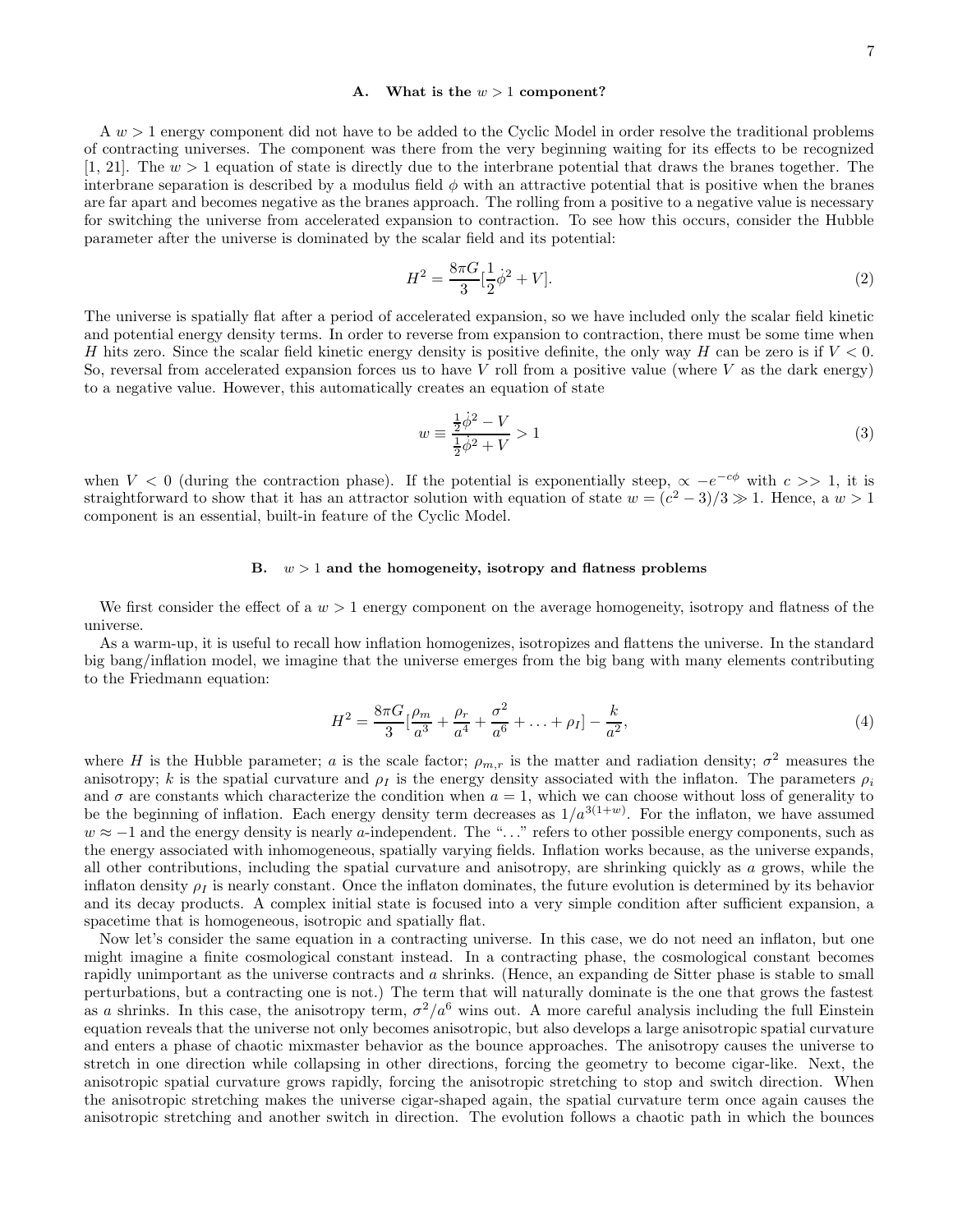from one stretch direction to another appears to follow a random pattern. This behavior is called "chaotic mixmaster behavior" [32]. The mixmaster behavior produces severe inhomogeneities. The anisotropic contraction follows a set of dynamical equations with chaotic solutions. Hence, the directions of stretching and contracting seem to follow a random pattern that is exponentially sensitive to initial conditions. As a result, if the universe is even slightly inhomogeneous when the contraction phase begins, it will become increasingly inhomogeneous as different regions undergo different chaotic mixmaster collapse [33]. The universe approaches the singularity in a state that is wildly anisotropic, curved and inhomogeneous – a cosmological disaster.

However, the story changes completely when we add an energy density component with  $w > 1/23$ . The brane/scalar field kinetic energy density decreases as

$$
\frac{\rho_{\phi}}{a^{3(1+w)}},\tag{5}
$$

where the exponent  $3(1+w) > 6$ . Now, the scalar field density grows faster than the anisotropy or any other terms as the universe contracts. The longer the universe contracts, the more the scalar density dominates so that, by the bounce, the anisotropy and spatial curvature are completely negligible. Also negligible are spatial gradients of fields. The evolution is described by purely time-dependent factors, a situation referred to as ultralocal.

In short, the striking discovery is that a contracting universe with  $w > 1$  has the same effect in homogenizing, isotropizing and flattening the universe as an expanding universe with  $w < -1/3$ . This realization enables us to address the comment by some that the Cyclic Model is actually a model of inflation since it includes a period of dark energy domination that helps to homogenize and flatten the universe for the next cycle [14]. (Dark energy can be viewed as a form of ultra-slow inflation.)

Now we see that this characterization is incorrect. As proof, consider an alternative model in which the period of dark energy expansion is followed by a period of contraction with  $w < 1$ . Despite being rather homogeneous and flat at the end of the dark energy dominated period, the universe would be highly inhomogeneous, anisotropic and randomly curved at the bounce. The universe would, therefore, emerge in an unacceptable state and would not satisfy the conditions for cycling.

In short, the key element for making the universe homogeneous, isotropic and flat, for avoiding mixmaster behavior, and for insuring a cyclic evolution is the contraction phase with  $w > 1$ .

#### C.  $w > 1$  and scale-invariant perturbations

The fact that  $w$  is greater than one during the contraction phase is not only critical for the background homogeneous solution, but also for the perturbations [21, 22]. Both the Cyclic Model and inflation generate density perturbations from sub-horizon scale quantum fluctuations. In each picture, there is one phase when the sub-horizon scale fluctuations exit the horizon and a much later phase when they re-enter.

In both cases, fluctuations leave the horizon because of the value of w, or, equivalently,  $\epsilon \equiv \frac{3}{2}(1+w)$ . For a universe with constant  $\epsilon$ , the scale factor  $a(t)$  and the Hubble radius  $H^{-1}$  are related by the Friedmann equations

$$
a(t) \sim t^{1/\epsilon} \sim (H^{-1})^{1/\epsilon}.\tag{6}
$$

If the universe is expanding and quantum fluctuations are supposed to leave the horizon, then it is necessary that  $a$ grows faster than  $H^{-1}$ . From the relation above, this requires  $\epsilon < 1$  (or  $w < -1/3$ ). To obtain a nearly scale-invariant spectrum of fluctuations, it is necessary that  $H^{-1}$  change very little during a period long enough for many modes to be stretched beyond the horizon. This occurs in the limit  $\epsilon \ll 1$ . In fact, the scalar spectral index  $n_s$  about some given wavenumber can be computed by standard methods to be [21]

$$
n_s - 1 = -2\epsilon + \frac{d\ln\epsilon}{dN} \tag{7}
$$

where  $N$  is a time-like variable that measures the number of e-folds of inflation remaining when a given mode exits the horizon. Here we see that, indeed, if  $\epsilon$  is small and nearly constant, a nearly scale-invariant spectrum is predicted.

Now consider a contracting universe. Both the wavelength of the fluctuations and the Hubble horizon are shrinking. In order for a mode to exit the horizon, the horizon must shrink faster than the wavelength of the mode, or, equivalently,  $H^{-1}$  must decreases more rapidly than  $a(t)$ . According to (6), this requires  $\epsilon > 1$  or  $w > -1/3$ . To obtain a spectrum that is nearly scale-invariant, we need a to be nearly constant over a period when  $H^{-1}$  changes a lot. This occurs if  $\epsilon \gg 1$  or  $w \gg 1$ . This is precisely what is obtained during the contraction phase of the Cyclic Model if the interbrane potential is negative and exponentially steep. Using standard methods, we obtain for the spectral index [21]

$$
n_s - 1 = -\frac{2}{\epsilon} - \frac{d \ln \epsilon}{dN} \tag{8}
$$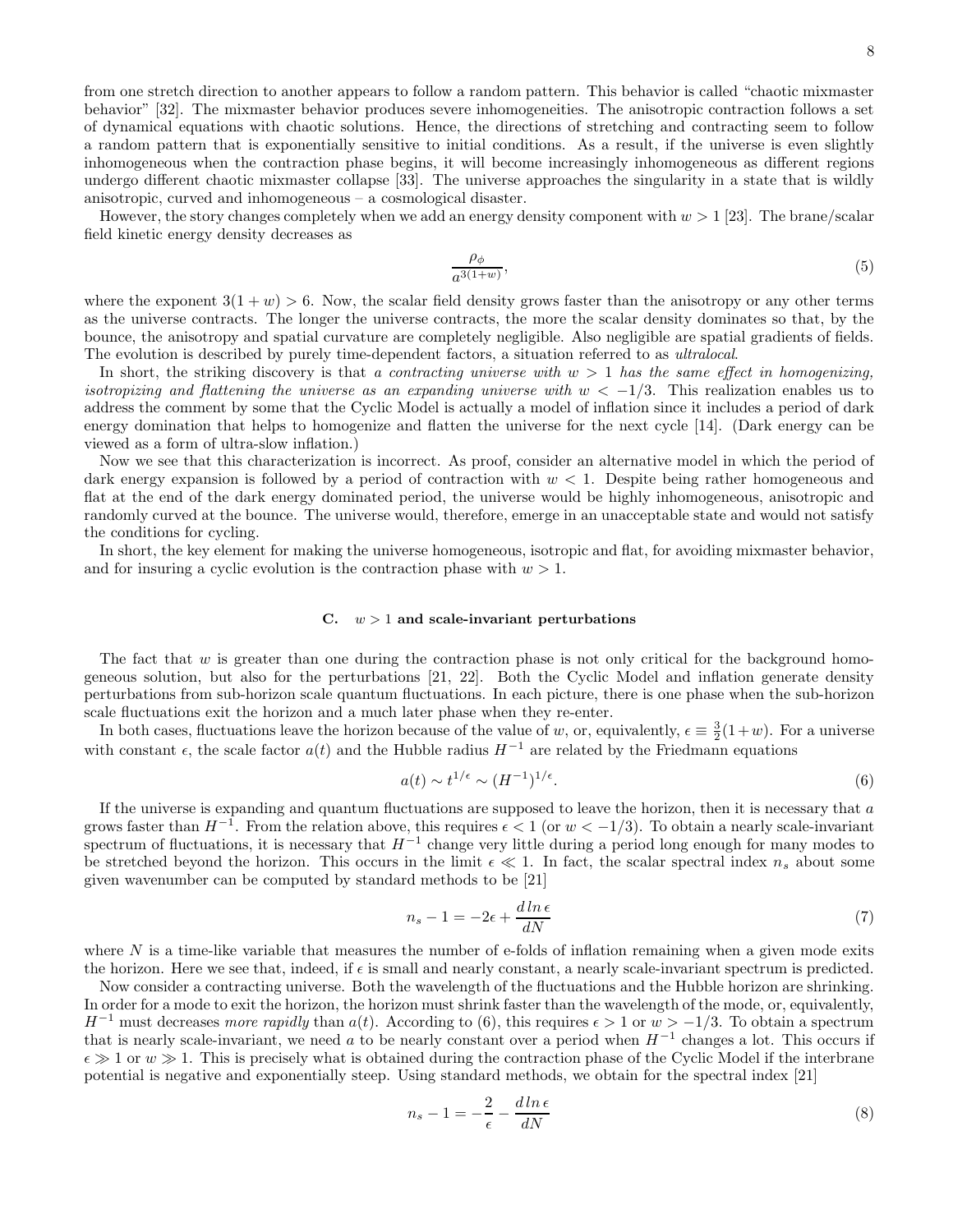which, consistent with our intuitive analysis, predicts a nearly scale-invariant spectrum for  $\epsilon \gg 1$  and nearly constant.

Comparing (7) and (8), we see that the two expressions are related by the transformation  $\epsilon \to 1/\epsilon$ . That is, the perturbations produced in the contracting phase are dual to the perturbations in the expanding phase. Recently, L. Boyle et al. [22] have shown that this surprising duality extends for all  $\epsilon$ . That is, for each inflating model with a scalar spectral index  $n_s$ , there is a corresponding contracting (ekpyrotic) model with the same  $n_s$ .)

A corollary is that the Cyclic model and inflation cannot be distinguished by observing the (linear) scalar perturbations alone. We must dig further to determine if the perturbations were produced in a rapidly expanding phase or a slowly contracting phase.

One approach is to measure the spectral index of tensor perturbations [1, 34]. Here the two models make starkly different predictions. Inflation predicts a nearly scale- invariant spectrum ( $n_s \approx 0$ ) and the Cyclic Model predicts a very blue spectrum  $n_s \approx 2$ . The difference arises because gravity plays a different role in the two scenarios.

In inflation, gravity plays a dominant role in expanding the universe and in creating a nearly de Sitter background that excites all light degrees of freedom. Since the inflaton is nearly massless and the tensor modes are precisely massless and since they both evolve in the same (nearly) de Sitter background, both obtain a (nearly) scale-invariant spectrum. Furthermore, unless some additional parameters, fields and/or tunings are introduced in the inflation model, the amplitude of the spectra are comparable.

In the Cyclic Model, the situation is entirely different. The universe is so slowly contracting that gravity is nearly irrelevant. That is, the gravitational background is nearly Minkowski. The scale-invariant fluctuations arise because one field,  $\phi$ , has a very steep potential. As  $\phi$  rolls down a steep potential, quantum fluctuations are unstable and amplified. Since  $\phi$  determines the distance between branes, this means that the fluctuations in the time of collision grow. For a negative, exponentially decreasing potential, one can show that  $w \gg 1$  and, hence, the spectrum of  $\phi$ fluctuations is nearly scale-invariant (see discussion in Sec. VA). However, only  $\phi$  obtains scale-invariant fluctuations since it is the only field with the steep potential. All other light fields, including the tensor modes, only see a slowly contracting (nearly Minkowski) gravitational background. This background produces a blue spectrum.

The cosmological background in the Cyclic Model is not only slowly contracting, but the value of the Hubble parameter is exponentially small compared to inflation. As a result, higher order non-gaussian corrections to the density perturbation spectrum, which are proportional to  $H/M_{pl}$ , are exponentially suppressed compared to inflation. Also, since  $\phi$  is the only field to obtain scale-invariant fluctuations, it is not possible, for all practical purposes, to construct examples where perturbations in other degrees of freedom compete in producing the observed fluctuation spectrum. This is why the perturbation spectrum predicted by the Cyclic Model is super-gaussian and super-adiabatic compared to inflation.

Finally, we recall that there is an uncertain contribution to the inflationary prediction of density perturbations due to trans-Planckian effects [8]. That is, the modes observed on the horizon today have wavelengths at the beginning of inflation that are smaller than the Planck scale (in most inflationary models). The conventional calculations of the inflationary density perturbation spectrum assume that the intial fluctuations on small scales corresponds to ground state fluctuations in empty, flat Minkowski space. This approximation may be invalidated for sub-Planckian fluctuations due to quantum gravity effects. The magnitude of the correction is debatable. It is worth noting that sub-Planckian effects should not be a factor in cyclic models. This is because the perturbation modes do not escape the horizon by having their wavelengths stretched. Rather, their wavelengths remain nearly constant while the horizon shrinks. The wavelengths of fluctuations observed in the cosmic microwave background escaped the horizon during contracting when the Hubble radius was exponentially larger than the Planck scale, and so sub-Planckian effects should be irrelevant. Hence, the trans-Planckian issue is avoided in cyclic models and the prediction of density perturbations is more certain than inflation, where the introduction of additional fields and trans-Planckian physics can change nearly all of the predictions of the simplest inflationary models.

#### D.  $w > 1$  and the bounce

Because  $w > 1$  during the contraction phase, the conditions leading up to the bounce are ultralocal [23]. Ultralocality means that the evolution equations are, to an excellent approximation, only dependent on time-varying quantities. Spatial variations can be ignored. One way to view the situation is that the Hubble horizon is contracting around any observer in the contracting spacetime, so differences between distant points are irrelevant to the local evolution. There is simply not time before the bounce for distant regions to interact. Hence, instabilities are suppressed and evolution is smooth. This simplicity is essential for analyzing the propagation of perturbations through the bounce.

The subject has been controversial in large part due to a subtle difference in the nature of growing and decaying modes in a contracting phase compared to an expanding phase. In inflation, the curvature fluctuation on comoving hypersurfaces is a familiar growing mode, and the time delay is a decaying mode; but, the roles are reversed in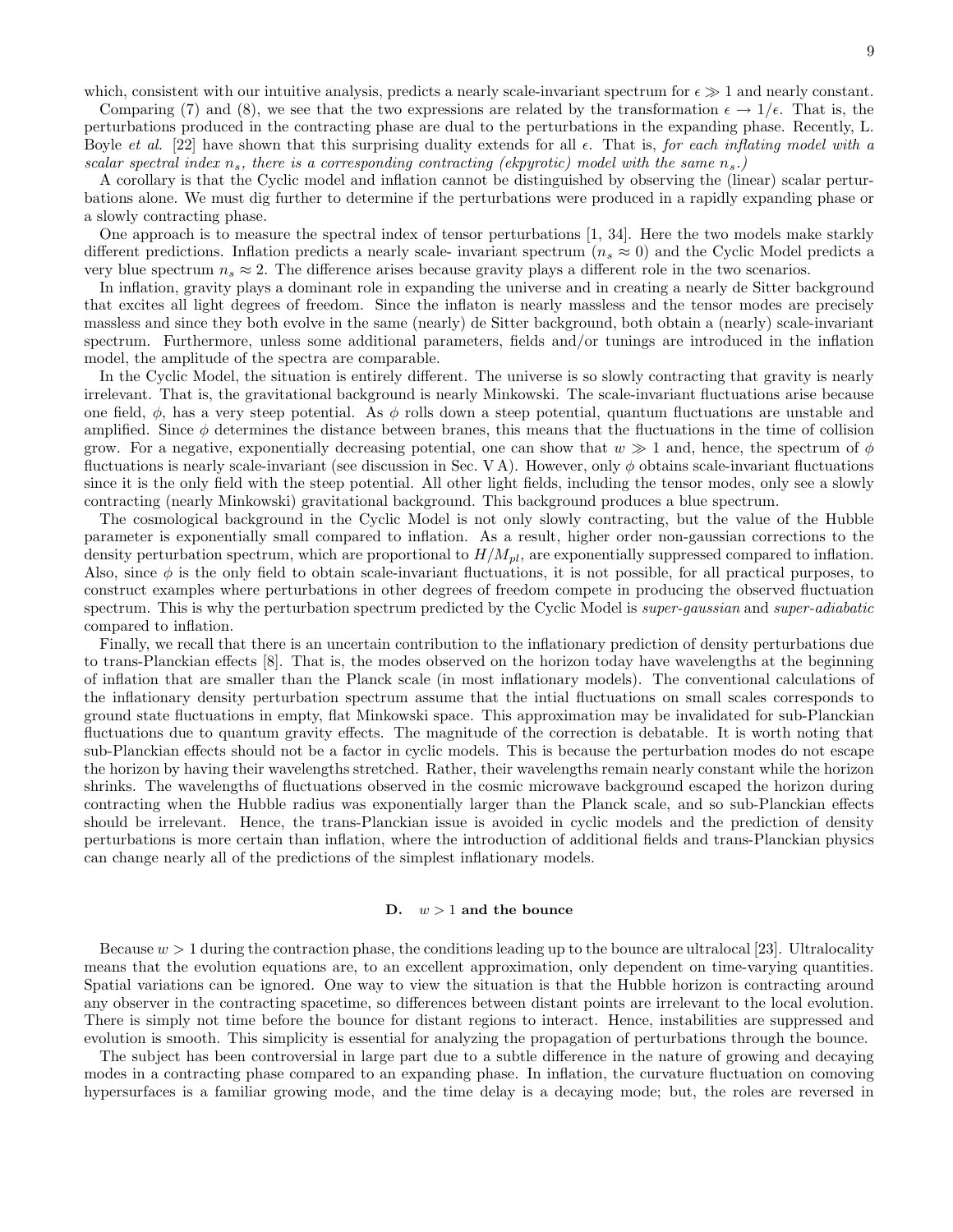a contracting phase. Hence, the curvature fluctuation on comoving hypersurfaces shrinks to zero as the bounce approaches.

One of the theorems learned from studying perturbations in inflation is that the curvature fluctuation is conserved for modes outside the horizon [3]. If this remained true for the Cyclic Model, then zero curvature fluctuation before the bounce implies zero curvature fluctuation after the bounce. A corollary is that the growing time-delay mode during contraction transforms entirely into a decaying mode after the bounce, and there is no scale-invariant spectrum of curvature perturbations in the expanding phase. This would be correct if the bounce occurs on a comoving hypersurface so that the curvature perturbation can be matched continuously.

However, in four dimensions, the bounce is singular in all dimensions, and the choice of matching hypersurface at the bounce is unclear. Some have nevertheless argued that a comoving hypersurface is the only plausible choice [15]. They conclude that no curvature fluctuations exist after the bounce and the model fails. Others choose a different hypersurface for the bounce, in which case the curvature fluctuation is not continuous at the bounce [10]. For any choice of matching surface *other than* the comoving hypersurface, the growing, time-delay mode during contraction transforms into a mixture of decaying (time-delay) mode and growing (curvature fluctuation) mode after the bounce [16]. The curvature fluctuation, thereby, inherits a fraction of the initial time-delay mode and produces an observationally acceptable, nearly-scale invariant spectrum of fluctuations in the expanding phase. Others claim that the matching hypersurface is ambiguous [16, 17], and so the Cyclic Model makes no definite prediction for the density perturbation amplitude.

In the Cyclic Model, though, the four-dimensional picture is only an approximation describing a higher dimensional picture of colliding branes. The branes make the critical difference [11, 35, 36]. The branes exist before, during and after the bounce, and they fix a precise hypersurface for the bounce. Namely, the bounce corresponds to a time-slice in which each point on one brane is in contact with a point on the other brane. That is, the appropriate matching hypersurface is the one in which the bounce is everywhere simultaneous [11, 25]. Since  $\phi$  is the modulus field that determines the bounce between branes, one might imagine that this corresponds to  $\delta\phi = 0$ , which is a comoving hypersurface. However,  $\phi$  only measures the distance between branes if they are static. If the branes are moving, there are corrections to the distance relation that depend on the brane speed and the bulk curvature scale [11]. Roughly speaking, the condition that  $\delta\phi = 0$  ensures no velocity perturbations tangent to the branes, but simultaneous bounce requires no relative velocity perturbations perpendicular to the branes. The gauge transformation required to transform from  $\delta\phi = 0$  to the proper gauge introduces a scale-invariant curvature perturbation on the surface of collision. Thus, in a collision-simultaneous gauge, the spatial metrics on the branes *necessarily* acquire long wavelength, nearly scale invariant curvature perturbations at the collision. This result has been obtained using several different methods by three independent groups [11, 35, 36].

The result for the long wavelength curvature perturbation amplitude in the four-dimensional effective theory, propagated into the hot big bang after the brane collision is [11, 12]:

$$
\zeta_M = \frac{9\epsilon_0}{16k^2L^2} \frac{\tanh(\theta/2)}{\cosh^2(\theta/2)} (\theta - \sinh\theta) \approx -\frac{3\epsilon_0 V_{coll}^4}{64k^2L^2}
$$
\n
$$
\tag{9}
$$

where  $\theta$  is the rapidity corresponding to the relative speed  $V_{coll}$  of the branes at collision, and the second formula assumes  $V_{coll}$  is small. L is the bulk curvature scale, and  $\frac{\epsilon_0}{16k^2}$  has a scale invariant power spectrum. The presence of radiation on the branes before or after the collision produces an additional correction term given in full in Ref. VII. As discussed above, the physical origin of the curvature perturbation is in the time delay between the collision timeslice and the  $\delta\varphi = 0$  (or comoving) hypersurfaces, on which the branes do not possess long wavelength scale invariant curvature perturbations.

We emphasize that the key to this result is the branes – a new, unanticipated aspect of branes that turns out to be essential to the Cyclic Model. The orbifolding of the extra dimensions means that the extra dimension is non-uniform. In particular, as the branes approach, we found that bulk excitations perturb the collision-simultaneous time-slice from comoving. For comparison, if we consider an extra dimension that is Kaluza-Klein compactified, we reach a different conclusion. Then, the comoving slicing is well-defined up to and including the bounce and no scale-invariant perturbations propagate into the expanding phase.

# VI. ONWARD TO THE NON-LINEAR REGIME

Thus far, we have analyzed the propagation of perturbations through the bounce assuming they are linear. From this, we have learned that branes introduce a new physical element essential for propagating perturbations through the bounce. Also, we have obtained, we hope, a good estimate of the spectral amplitude. However, a full analysis including the non-linear physics close to the bounce is required to complete the picture.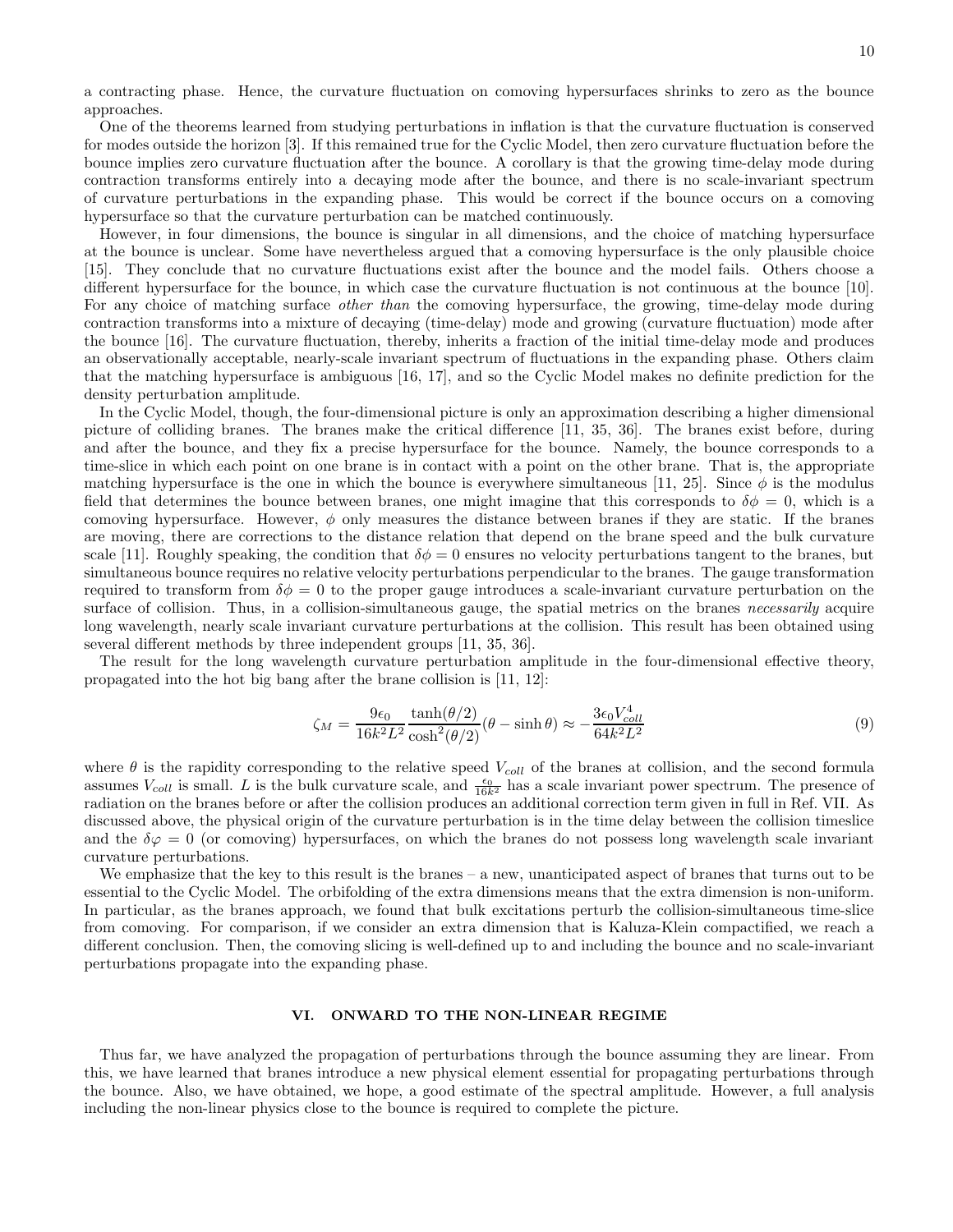Because  $w > 1$  during the contraction phase, the universe remains nearly homogeneous, isotropic and flat and the linear approximation remains valid up until the branes are about a string scale-length apart. At this point, corrections to the Einstein action become important. We cannot be sure what those corrections are. However, assuming there is a bounce, they operate for a very short time. The branes lie within a string-scale-length for roughly a string scale-time, or about  $10^{-40}$  seconds.

During these last instants before the bounce, the modes of interest for cosmology, e.g., wavelengths which lead to the formation of galaxies and larger scale structure, are far outside the horizon and their dynamics is frozen. Although their amplitude may become non-linear, there is not enough time during the bounce for interactions to alter the longrange correlations. Hence, we conjecture, it is reasonable to match the linear behavior just before the bounce to the linear behavior just after the bounce.

In fact, one approach to the matching problem may be to avoid  $t = 0$  altogether by analytically continuing in the complex t-plane in a semicircle with radius greater than the string scale and connecting negative to positive real values of  $t$  [25]. Then, the linear analysis described above would remain essentially uncorrected by nonlinear gravitational effects, at least on long (three-dimensional) wavelengths. Work is currently in progress to construct such a continuation in nonlinear gravity.

On the other hand, for modes with wavelength less than  $10^{-30}$  cm, causal dynamics can alter the dynamics in the final instants. In particular, the non-linear corrections to gravity could conceivably produce large amplitude effects that lead to the formation of many tiny primordial black holes.

The black holes are bad news for those wishing to track precisely what occurs at the bounce. String theoretic methods are probably not powerful enough to analyze precisely this kind of inhomogeneous, non-linear regime. However, from a cosmological point-of-view, it is straightforward to envisage their effect, assuming that the branes bounce.

The black holes are small and have a mass roughly of order the mass density times Hubble volume at the collision. This scale is model-dependent, but for the wide range of parameters allowed for the cyclic model based on other constraints [12], the mass is sufficiently small that the black holes decay in much less than one second, well before primordial nucleosynthesis.

We conjecture that the black holes can be a boon to the scenario. (See also [37], who consider an alternative model that begins with a dense gas of black holes.) Their lifetime is long enough that they likely dominate the energy density before they decay. Consequently, their evaporation provides the entropy observed today. When they decay, their temperature rises near the end to values high enough to produce massive particles with baryon-number violating decays. At this point, the black holes are much hotter than the average temperature of the universe, so the decays occur when the universe is far from equilibrium. Assuming CP-violating interactions also exist, as in conventional high-temperature baryogenesis scenarios, the decay can produce the observed baryon asymmetry [38]. In addition, the decay can produce dark matter particles that can meet current observational constraints.

#### VII. WHAT WE HAVE LEARNED

Our study of the Cyclic Model has uncovered surprising new facts about contracting universes. Namely, a contracting universe with  $w > 1$  has remarkable properties analogous to an expanding phase with  $w \leq -1/3$ . The homogeneous solution to the Friedmann equation becomes spatially uniform, isotropic and flat. At the perturbative level, a nearly scale-invariant spectrum of density perturbations is generated. There is a precise duality relating (linear) scalar perturbations produced in an inflating phase to those produced in a contracting (ekpyrotic) phase. The evolution equations are also ultralocal (purely time-dependent) at least up until stringy corrections to the Einstein equation become significant when the branes are separated by less than a string scale- length.

Consequently, many of the conventional worries of the past about contracting phases are addressed, and attention is turning to what happens in the final instants before and after the collision. The goal is to determine if: (a) the bounce occurs; and, (b) perturbations on wavelengths greater than the string scale lengths (which includes the wavelengths of cosmological interest) obey the matching rule naturally inferred by analytically continuing the linear solution. Current research is focused on these exploring these issues.

The outcome has profound implications for cosmology and fundamental physics. If inflation is correct, then we are blocked from any direct knowledge of the big bang and any other pre-inflationary conditions by a period of superluminal expansion. If the Cyclic Model is correct, then our measurements of microwave background fluctuations and large-scale structure are to leading order direct probes of the big crunch and big bang, including stringy and extradimensional physics, as illustrated by Eq. (9). Settling the cosmological issue of whether the density fluctuations were produced during a period of expansion or contraction (by searching for tensor fluctuations, non-gaussianity and nonadiabaticity) will also determine whether physical conditions near the big bang can be probed empirically or not. This raises the stakes and enhances the importance of distinguishing the two scenarios.